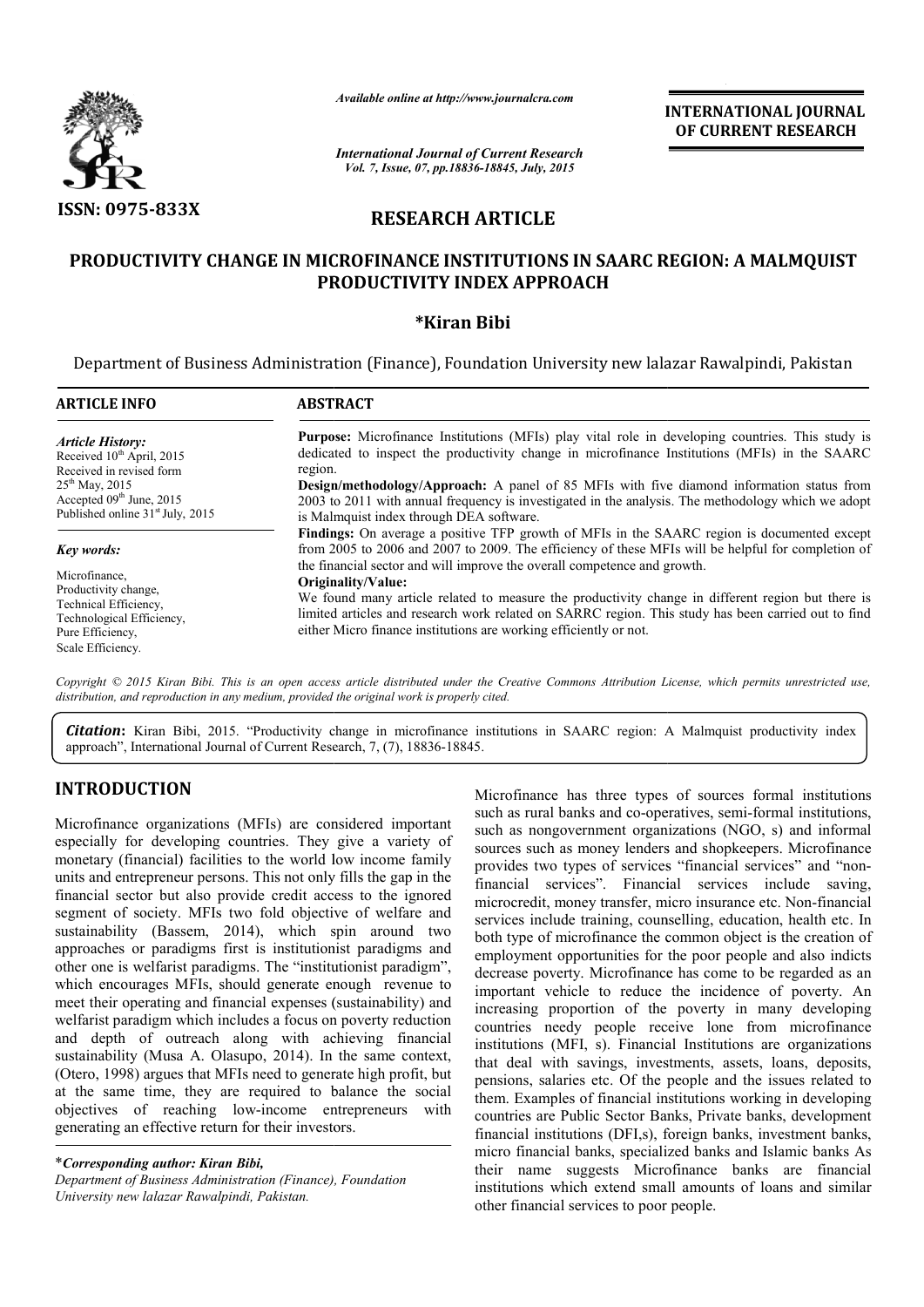Many significant studies are conducted by different researchers to evaluate the performance of micro finance institutions in different region, in recent years some studies are conducted by (Ahmad A. Q., 2006), (Ahmad T. M., Technical Efficiency of Microfinance Institutions in India- A Stochastic Frontier Approach, 2010), (Anne-Lucie Lafourcade, 2005), (Annim, 2010), (Bassem, 2008), (Baumann, 2005), (Ferdousi, 2013), (Gebremichael B. Z., 2012), (Hidenobu Okudaa, 2014), (Ines Ben Abdelkader, 2014), (Jayamaha, 2009), (Sanchez, 2009), (Kipesha, 2012) etc.

However according to our knowledge very limited literature is available to investigate the productivity change in micro finance insinuation in SARRC countries but as a whole SARRC region we never found any single study so far, so this study is aims to fill this gap by investigating the productivity change in MFI, s of SAARC region during the time period of 2003 to 20011 by applying Malmquist index and aiming that it is valuable contribution to literature in areas of MFIs.

The remaining paper is arranged in following pattern In section 2 the paper puts brief Overview of origin of microfinance industry in SAARC region, Section 3 Literature Review, section 4 Data and methodology, Section 5 presents results and discussions. Finally, Section 6 ends up with conclusions.

#### Overview of Origin of Microfinance Industry in SAARC Region

The birth of 'modern' micro-finance in developing countries is said to have occurred in the mid-1970s by Muhammad Yunus, who developed it as a way to get rid of poverty in his home country Bangladesh. In 1983, he Founded Grameen Bank, the first institution which introduced this concept and started to Operate in the micro finance business in the proper sense. The Grameen Bank project, which translates literally as "Village Bank", was born, and today works in over eighty-thousand villages with more than six million borrowers. In 2006 both Yunus and Grameen were awarded the Nobel Peace Prize for their work with the poor. Although there have been many other organizations engaged on offering loans and saving opportunities to needy people before, Grameen Bank is known for successfully implementing the system of group lending. In particular, it has proposed a number of indicators to measure the impact of poverty elimination methods. These consider primarily basic needs similar to the definition of the International Labour Organization in 1976 and the financial situation of the poor. Together, Yunus and Grameen Bank were awarded with Nobel Peace Prize in 2006 for their efforts through Microcredit to create economic and social development from below" (The Norwegian Nobel Committee, 2006).

The idea of micro finance institutions meets the two bottom line concept requirements. They provide access to capital on smallest scales, and ideally act as social businesses realizing economic behaviour improved by social preferences. They enable poor people to engage in productive economic activities and thus contribute to development in low income population but still to measure the performance of MFIs is very critical in order to provide continuous financial and social support to the

poor. Despite social goals attempted by the MFIs, the selfsustainability objective is to exit from the permanent subsidies recipient group (Yaron, 1994). This objective can be achieved through good performance practice, critical to ensure nonstop operations of MFIs in providing services.

The performance of MFIs is therefore very critical in order to provide continuous financial and social support to the poor. Despite social goals strived by the MFIs, the self-sustainability objective is key to exit from the permanent subsidies recipient group (Yaron, 1994). This objective can be achieved through good performance practice, critical to ensure continual operations of MFIs in providing services.

#### Literature Review

Based on a longitudinal and geographical wide study from 1995-2010 by (Goswami, 2013) Introduce a new conceptual model of performance assessment for MFIs. Eight dimensions of performance (efficiency, productivity, sustainability, social, institutional characteristics, outreach governance and financial) are proposed to be the more holistic view of MFIs performance. (Tahrim, 18 June 2014) Our study will focus two dimensions suggested by (Goswami, 2013) which are productivity and efficiency. Efficiency analysis will provide information specifically related to use of resources and magnitude of wastes while Productivity analysis will provide information specifically relate to a vital performance indicator which help the institutions to restructure its operations by calculating its cost of output. In MFI, s its is calculated in terms of work load of loan officers the ratio, loans per loan officer, also known as loan officer productivity. Credit officers involve field faculty or line officers whose interface with the customer, however not authoritative staff or investigators who move ahead advances without immediate customer contact or communication. This proportion demonstrates the productivity of the MFP's credit officers, higher the degree will lead the more productive the foundation. This paper looks at efficiencies of MFI, s in South Asia. The efficiency refers to the capacity to deliver greatest yield at a given level of input and it is the most effective way to provide small loans to the very poor in microfinance context. The main focus is on cost minimization and income maximization at a given level of operation (double bottom line) and it has a lasting impact on financial sustainability of microfinance institutions. Thus, efficiency can be measured by its productivity (for instance, number of borrowers per staff) and cost management (for instance, cost per borrower) dimensions.

Traditionally, to evaluate the performance of MFI, s there are different accounting ratios which provide information but that is not as much use full because its provide only partial measures of efficiency and remaining partial efficiency may be misleading When we draw conclusions on the overall efficiency of MFIs. Some of Studies that follow ratio analysis to measure the efficiency are (Baumann, 2005), (Farrington, 2000) and (Anne-Lucie Lafourcade, 2005). But on the other way (Begoña Gutiérrez-Nietoa, 2007), (Hong Son Nghiem, 2006), (Bassem, 2008), (Ahmad A. Q., 2006), (Lamberteb, 2003), (Mahmood, 2009), (Niels Hermes, 2008), (Mamiza Haq M. S., 2010), (K.M. Zahidul Islam, 2011), (Ahmad T. M.,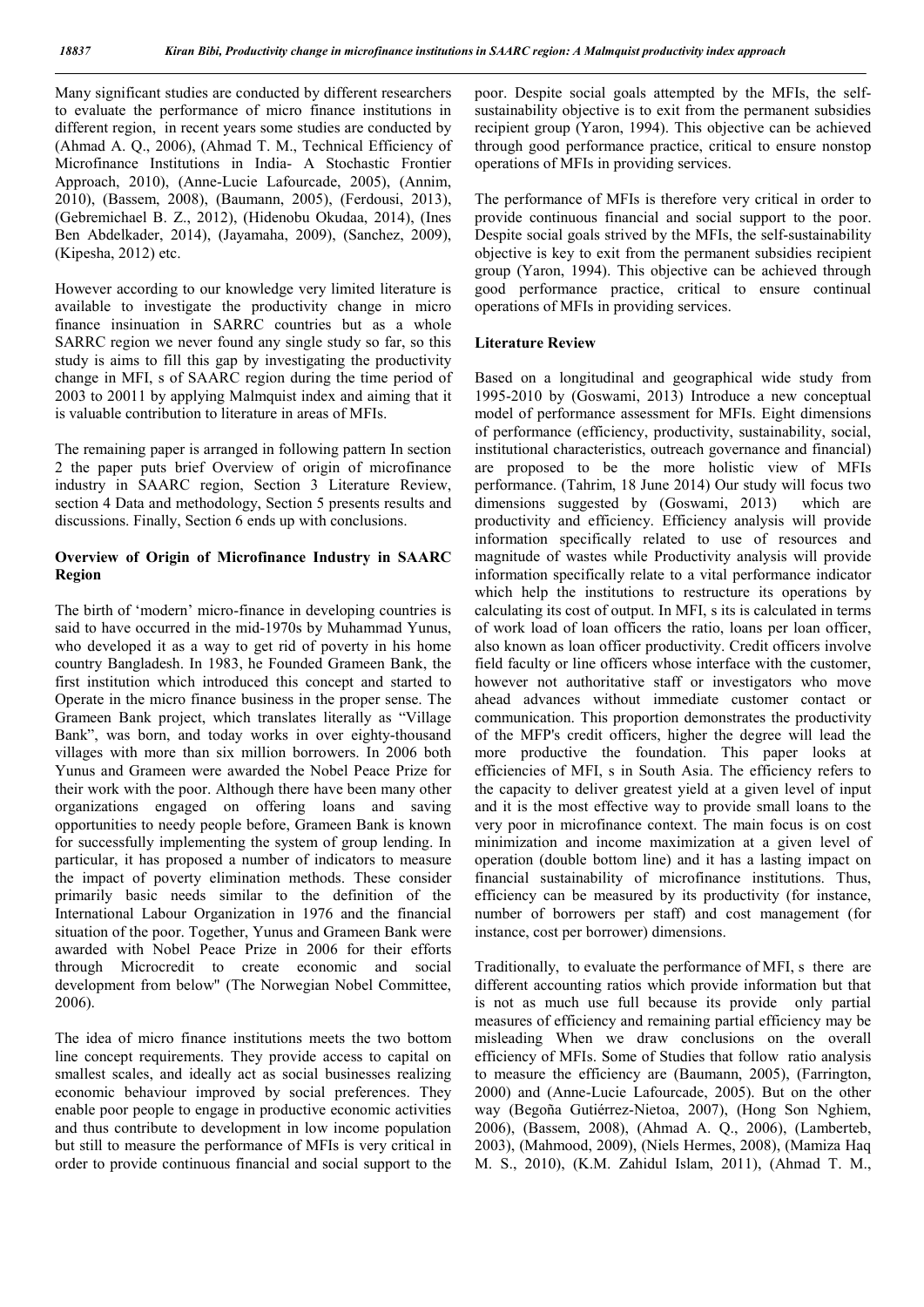2010), (Eric FosuotengAbayie, 2011) have applied frontier efficiency measures either the Data Envelopment Analysis or Stochastic Frontier Analysis.

(Baumann, 2005) Uses borrower per staff and saver per staff to check efficiency level and recommended that in MFI, s high productivity level of the staff help in achieving MFI, s double bottom line objective.

(Farrington, 2000) Identify different accounting variables which reveal efficiency of microfinance institutions. These variables includes, number of loans per loan officer, administrative expense ratio and loan officers to total staff, loan size, lending methodology, portfolio size, source of funds and salary structure as the efficiency drivers and henceforth as the measurements for efficiency of microfinance institutions. By utilizing cost per borrower and cost per saver as a measure of effectiveness (Anne-Lucie Lafourcade, 2005) find that formal micro finance institution have greater efficiency then semi formal MFI,s in African and in formal MFI,s, cooperative MFI,s are the least effective. Also, (Anne-Lucie Lafourcade, 2005) differentiate on the basis of efficiently cost management (cost for every borrower and expense for every saver) Africa is the most beneficial MFI, s region then different areas. (Mamiza Haq M. S., 2009) examine the efficiency of micro financial institution in Africa Asia and Latin America by using production approach and result revile that non-governmental MFI,s are working most efficiently than others to achieve dual objective. On the other way, bank micro finance institutions also outperforming efficiently under intermediate approach .so in financial intermediaries banks have access to the local market. Most probably in future bank also performs as a nongovernmental micro finance institution.

(Kipesha, 2012) using both production and intermediation approach. So by status show that NGOs and NBFIs were the best performers in both production and intermediation efficiency and improvement in efficiency depend on reduce their operating cost, increase their revenues to achieve their main objective which is outreach to the poor and low income household. The findings of this study is different from findings in most of efficiency studies in MFIs which report the presence of higher inefficiency in both production and intermediation efficiency.

The findings on production efficiency indicate higher efficiency among MFIs which means that in production of output allocation of inputs are well managed. On the other hand, the observation finds higher efficiency among NGOs and NBFIs as compared to commercial banks, cooperative banks, and community bank contrary to most of the empirical findings which report banks to outperform traditional microfinance institutions. (Ahmad A. Q., 2006) measure the Efficiency and Sustainability of Micro Finance Institutions in South Asia and concluded that When the scale efficiency were superior than the pure efficiency its indicate that most of inefficiencies are either due to improper allocation of input resources or operation at inappropriate scale opposite to most empirical results which indicate that most of inefficiencies in MFIs were technical in nature.(Mamiza Haq M. S., 2010) In same context (Sanchez, 2009) examine micro financial institutions (MFI)

technical and scale efficiency and comment that formal MFI, s (bank &credit unions) pure technical in nature. Non-financial MFI,s like non profit organization and non financial institutions the inefficiency is pure technical then scale which indicate that MFI,s are not utilizing their resources efficiently to produce output that means that they are not able to increase their funds, improve their loans and attract more borrower. So with scale efficiency they have to make effort to Improve their pure technical efficiency by utilizing there resources at optimal level.

(Annim, 2010) Focus on MFIs efficiency measure through parametric Stochastic Frontier Analysis (SFA) and nonparametric (DEA) technique instead of production and intermediation approach, there is two main points in this study, first is microfinance scope with respect to financial and operation activities and second is to meet the MFIs objectives which is outreach and sustainability. And result identify element which affect the sustainability of microfinance institutions (Kimando, 2012). (Ahmad A. Q., 2006) Use combination of input and output and result indicate that MFI, s is specialized (technical) in nature which is essential requirement for any micro money related establishment achievement. (Begoña Gutiérrez-Nietoa, 2007) Examine specifications of inputs and outputs. Which revealed that the classical ratio analysis is not efficient like DEA efficiency, by examining the performance and productivity changes of MFBs, the study noticed a steady growth in the operations of the MFBs but there are lots of opportunities for progress? The performance indicators of the MFBs shows that return on assets (ROA) and return on equity (ROE) of the MFIs were beneficial indictor for any MFI but at high interest rates. The Malmquist productivity index showed variation in the technical and technological changes as the MFIs had more distinct changes in their technical productivity changes than their technological productivity changes. It was revealed that the MFBs experienced technological productivity decline. Overall, the MFBs had alternating progress and deterioration all over forms of the constituents of their Total Factor Productivity Changes but had the best tendency in their scale efficiency change.(Musa A. Olasupo, 2014)

(Tahrim, 2013) investigate the efficiency and productivity change of microfinance institutions by data envelopment approach (DEA) with dynamic malmquist productivity index (MPI) and concluded that technological change have strong impact on the productivity change which eventually improve the efficiency.

(Gebremichael B. Z., 2012) Using the malmquist productivity index (MPI) to calculate the productivity of MFI, s and result of study indicated that MFI, s have practiced an augmentation of pure technical efficiency (advancement in management practices) instead of a change in ideal size. So in order to meet double bottom line objective they need to seek a technological advancement.

(Ahmad T. M., Technical Efficiency of Microfinance Institutions in India- A Stochastic Frontier Approach, 2010) Examines the specialized productivity level of microfinance establishments result demonstrates that there few microfinance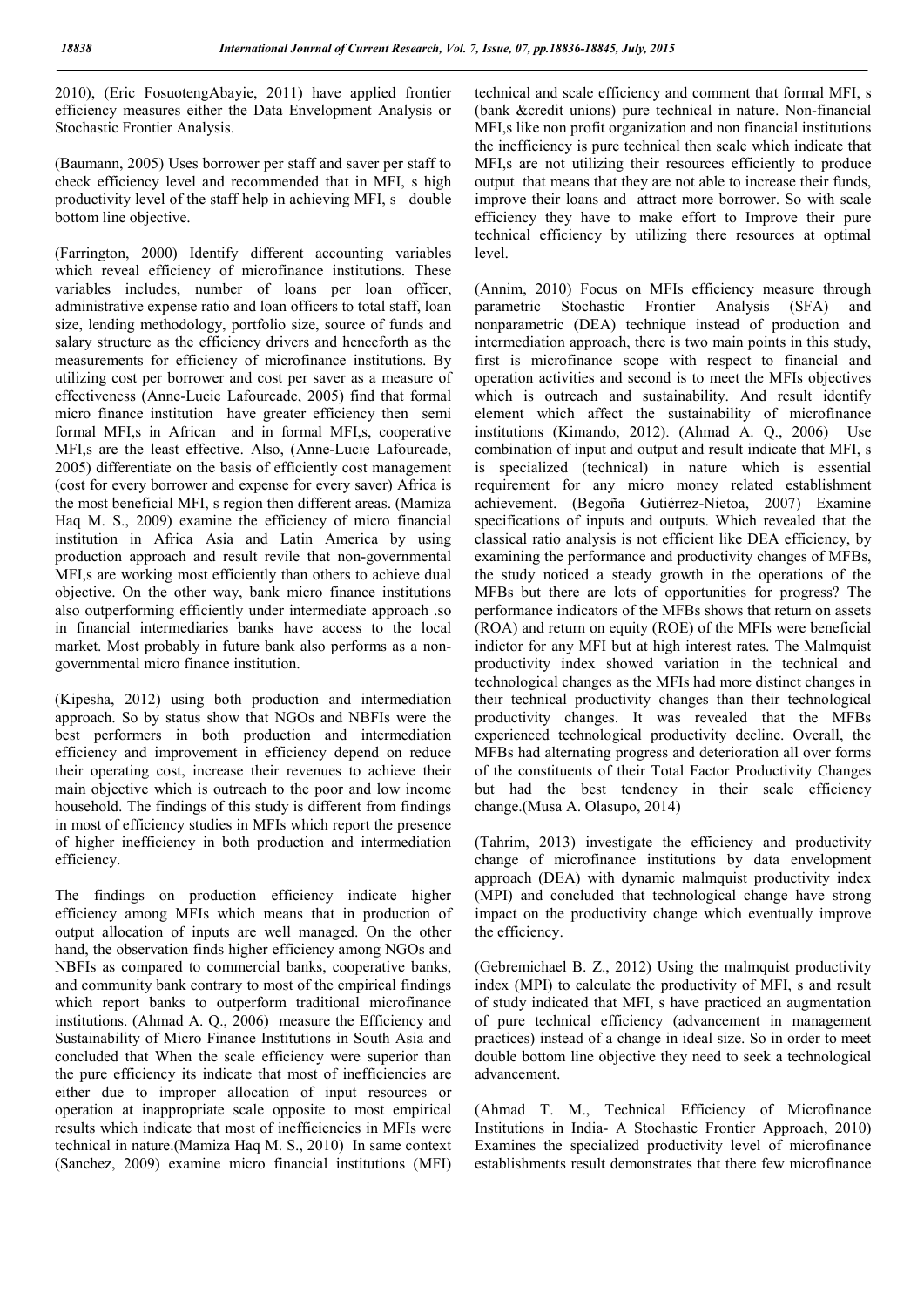foundations are working effectively and its show Experience (Age) of the microfinance institution is imperative determinants of effectiveness level yet estimate does not make a difference. Additionally mean proficiency of microfinance establishments are low which demonstrates that microfinance foundations can build their yield by the same measure of inputs and Innovation. Besides come about demonstrates that there is no trade-off in the middle of effectiveness and effort in the event of specimen of microfinance establishments included in the study. It has been observed that huge measure of local variety exist in proficiency level of microfinance institutions. (Siti Nurzahira Che, 2003) Examine the effectiveness of microfinance organization by Using a nonparametric methodology which empowers to recognize technical efficacy along with pure and scale efficiencies. Result shows that the Technical efficiency of the microfinance institutions is moderately higher than the other counterpart. Then again, amid this study pure technical efficiency is lower than the scale efficiency that shows the microfinance institution has been inefficient in controlling their expenses as opposed to working at the wrong scale. However interestingly, a few MFI, s shows unadulterated specialized effectiveness is higher than scale productivity demonstrating that microfinance establishments which are working at the wrong scale of operation instead of delivering beneath the production frontier.

(KABLAN, 2012) Examine the role of MFIs and banks in outreaching, the study make effort to find out that either this change support sustainability or outreach. Social efficiency and financial efficiency of the MFIs are examined through DEA .The evidence shows that sustainability exists and financial efficiency and social efficiency have inverse relation. MFIs which focus on outreach is low efficiency, when one regard as their intermediation role. Development have dual impacts on both efficiency, a negative on social efficiency but a positive on financial efficiency and prudential ratios and accounting standards help MFIs in their intermediation role. (Ines Ben Abdelkader, 2014) Assess the execution of microfinance organizations by applying non parametric DEA methods. The assessed results demonstrate that efficacy level in most of countries decreased during the study period and its indicated that the efficiency level in NGO, s are greater than Nonbank financial institutions NBFIs. As indicated by (Jayamaha, 2009) assess the general proficiency by utilizing Data envelopment analysis (DEA). All of these efficiencies (Technical, Pure Efficiency and Scale Efficiency) are build by diverse models on basis of size as well as location And result conclude that the geographical locations have significant differences in their efficiency. And an interesting face is observed that the efficiency of banks is closely associated with size of the banks. Finally, the findings of this study may convince industry decision makers to set up more inclusive policies for promoting CRBs activities in the financial sector and survival of the institutions.

While contradictory to this statement (Hidenobu Okudaa, 2014) Use operating and the value added approach and Malmquist productivity index technique and make statement that the technical Efficiency was greater in large banks than in small banks. These observations indicate that large banks made better use of operational resources than small banks while examining technical efficiency and productivity of domestic and foreign financial institution. No doubt size of MFI,s have strange impact on efficiency of MFI,s but the fund mobilization capability of financial institutions cant neglect so result shows the efficiency level of domestic institutions was more effective than foreign corresponding institutions. When operational approach is applied which focused on the income earning capacity of institutions which is also major factor on which MFI,s efficiency depend so result shows that there was no major difference in technical efficiency between domestic and foreign institutions. It was also observed that financial institutions suffered a slight drop in total factor productivity FTP during the research time frame in Cambodia. So these result suggested that technical efficiency must b enhance in Cambodian financial institutions to improve their operational capacity of individual institutions, advanced banking technologies and skills. (Lamberteb, 2003) have used stochastic frontier analysis, a parametric technique to measure the Philippines of cooperative rural banks efficiency level. So conclude that governance have great impact on MFI,s efficiency and according to their finding the cooperative rural bank who are working under good governance were more efficient then the other who are facing bad governance.

Similarly, (Ahmad T. M., 2010) applied a stochastic frontier model to measure the productivity level of Indian MFI, s amid period 2005–2008. And found that the efficiency level is not attractive but during study period its shows increasing trend. Further, the study found that age of MFI, s has a positive impact on productivity but size did not really effect.

Moreover (Eric FosuotengAbayie, 2011) use stochastic frontier approach to gauge the economic effectiveness of microfinance organization and reasoned that the main source of inefficiencies in the microfinance division are because of the variety in administration practices and specialized limits (both in training and portfolio quality).Along these lines proposed that experts enhance technical efficiency and firms should try to work broadened funds items to enhance portfolio quality and ensure sustainability; as opposed to depending enormously on subsidies fund from donor agency or on lending credit offices from government agencies and other second tier organization .We additionally require an adaptable approach that will take into account all micro finance foundations to have the capacity to get deposits from clients.

To find out the answer whether there is trade off between outreach to poor people and efficiency of MFI, s? (Niels Hermes, 2008) Use stochastic frontier analysis SFA and concluded that efficiency and outreach of MFI, s are negatively correlate with each other. Furthermore, when we take both of these as a depth to reach measure it is found that more female as borrowers are least effective for MFI, s and they have low average loan balance. So study recommended that efficiency can be increased when MFI,s are stick to least focusing on poor people as well female borrower .but keep in mind that our result not necessarily imply that strong focus on efficiency badly effect the poverty reduction.

In the same way, (Oteng-Abayie, 2011) applied a Cobb– Douglas Stochastic frontier model for Ghana MFIs for the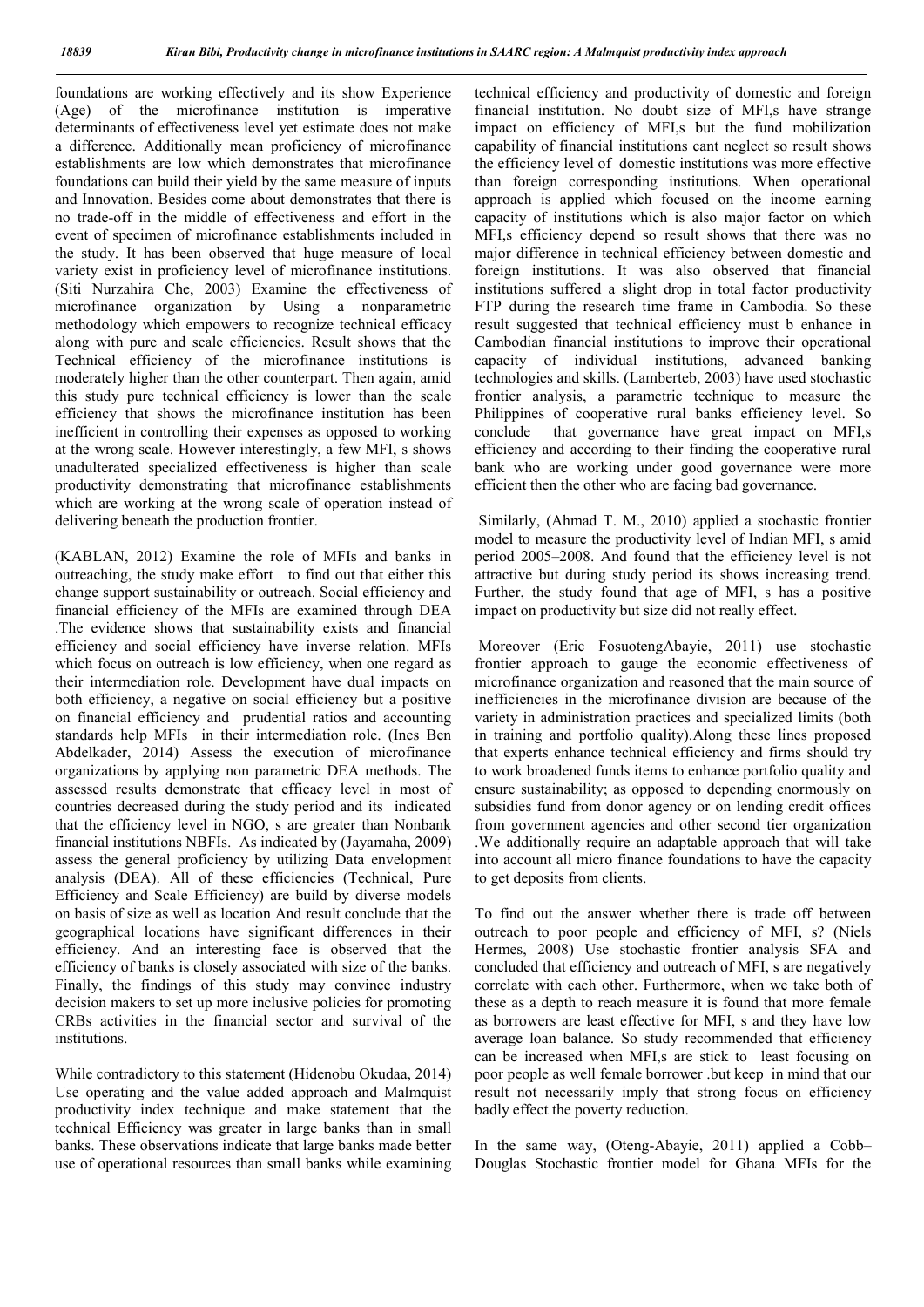period from2007 to 2010. They found an average economic efficiency of average; And identify some of key significant determinants of economic efficiency which are cost per borrower and age and saving are key indicator of outreach and productivity. (Ahmad A. Q., 2006) use the DEA efficiency analysis and consider 25 MFIs, that is functioning in Pakistan, India and Bangladesh which is part of SAARC region on efficiency scores and result concluded that most of inefficiency is technical in nature so MFI, s related to these three SARRC nation should enhance the managerial expertises and technology utilized as a part of offering service in order to improve their efficiency level. Similarly, (Ferdousi, 2013) Findings exposed that among the three countries, MFIs in Bangladesh are enjoying comparatively greater economies of scale. On the other hand average source of inefficiency was purely technical in nature than to the scale inefficiency for all the countries. Therefore, improved management skills are required in order to ensure the efficiently utilization of available input resources to enhance increased outreach and performance of MFIs. However, size of MFI, s are also vital factor for determination MFIs efficiency. Secondly MFIs return on assets (ROA) should be positive, otherwise it becomes inefficient.

The assessment of effectiveness of MFI, s in the Mediterranean nations (Bassem, Efficiency of Microfinance Institutions in the Mediterranean: An Application of DEA, 2008) utilizing Malmquist productivity index approach. The determination of inputs and output are on the premise of the dual objectives concept of MFIs achieving self-sufficiency by taking care of its expenses and arriving at numerous poor customers (outreach).The result demonstrated that MFIs have encountered mainly an addition of pure technical efficiency (improvement in management practices) Instead of a change in ideal size. Overall, an essential strategic implication for the micro finance industry is that they need to follow an innovative progress in required to meet the double objective of reaching to poor people and financial sustainability. (K.M. Zahidul Islam, 2011) using DEA analysis to examine the efficiency of agricultural microfinance borrowers in rice farming in Bangladesh and concluded that that inefficiency is caused by farm-specific and institutional variables And the result shows that in estimation models technical TE and scale efficiency SE are high then Allocative efficiency AE and economic efficiency EE .so it is suggested that they have to develop some indicative policy guideline to minimize cost to improve their efficiency.

(Mamiza Haq M. S., 2010) By Using both production and intermediate approaches cost efficiency of MFI, s in Africa, Asia and Latin America was examined through DEA analysis. So result shows that under production approach nongovernmental institute are more efficient and under intermediate approach banks MFI, s are more efficient and it is possible in long run banks may performing as nongovernmental microfinance institution in lone run. (Hong Son Nghiem, 2006) Use both parametric and nonparametric methodology. The usage of the two methodologies prompts comparative assessments/ scores of the MFI, s productivity. (Kipesha, 2012) evaluate the efficiency of microfinance institutions (including banks, NBFIs, NGOs and Cooperatives) which operating in East African countries and result found that East African MFI,s are highly efficient and average efficiency shows positive trend. Furthermore result shows that bank and non bank institutions are working more efficiently then NGO, s and cooperatives. To identify reason behind the failure of the microfinance schemes under poverty alleviation (Khatoon, 2014) make their effort and indicate that low recovery process, high rate of interest, multiple loans and corruption in the government sector was some major Obstacles of microfinance institution .These obstacles automatically lead to low repayment rates, as a result microfinance institutions face losses and the MFI,s that are more dependent on bank as funding source, have to face liquidation crunch when they stop lending money to them but Still there is few private micro finance institutions are running based on the same rate of interest and proper recovery strategies. Indian microfinance market is the most evolved and developed market in the world.

The growth strategy is key factor for any MFI, s success. So the impact of growth strategy on performance of the microfinance sector should be examined to strike the two bottom line concept and create a balance between outreach and poverty alleviation. So result suggested that in initial stage of development intensive growth strategy is more effective in term of cost efficient ether then extensive strategy which involves huge investment in infrastructure as well branch network. This will help us to enhance productivity, efficiency and performance. Although the microfinance sector adopted an extensive growth strategy which indicate improvement in outreach and performance indicator but the negative point is it will raise overall cost per borrower as a result the productivity ratios will drop. The most likely reason for weak financial position of the sector is the wrong and costly growth strategy of over expansion which badly affected the cost and productivity of the sector (Mahmood, 2009). (Marek Hudon, 2011) Examine the subsidies affect on MFI, s efficacy and results recommend that subsides have positive effect on MFI, s productivity, but over‐subsidization harmful for MFI, s growth. In sample MFI, s which get subsides they have greater productivity level than the MFI, s that are not subsides.

Furthermore (Balkenhol, 2007) idea that the impact of subsides relies on upon their intensity. On one hand, the subsides play very important role to increase MFI,s efficiency, by providing the liquidity to develop the human and physical infrastructure .This effect dominant at lower levels of subsidy intensity which in turn lend to uphold the "smart subsidies" idea, that take into account the intensity and magnitude of the subsidies. The most notable researches conducted on MFIs and Non-Bank Financial Institutions (NBFIs) productivities are by (Gebremichael B. R., 2007) and (Sufian, 2007) using the Malmquist productivity index approach and suggesting that pure technical efficiency has largely contributed to MFI and NBFI technical efficiency progress.

### Data and Methodology

MFIs in the SAARC region are investigated in the study. In SAARC region most of the countries are developing where the poor is in need of microfinance. Also the idea of microfinance is originated from SAARC region which makes it a more localized concept. So the selection of SAARC region will be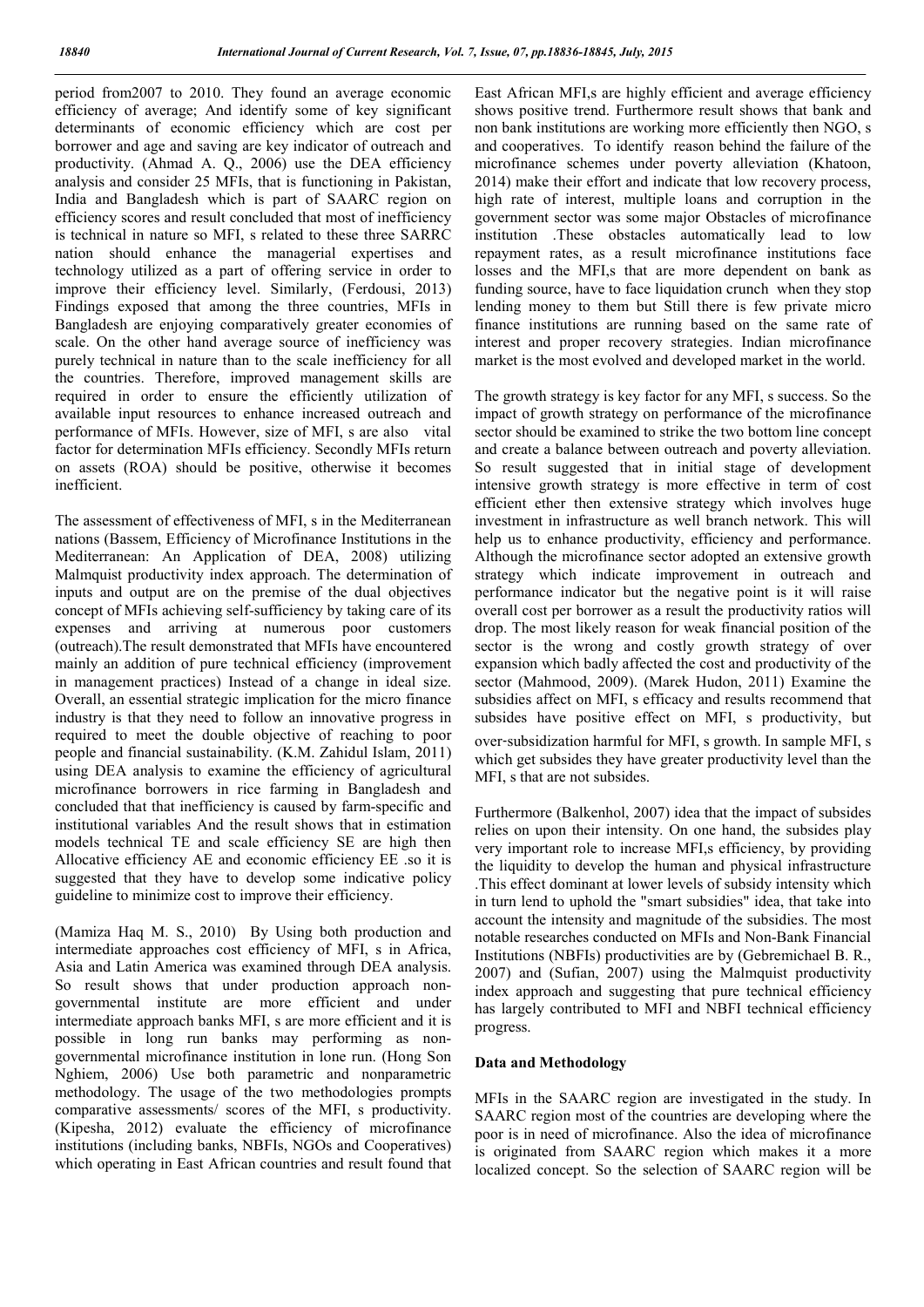sagacious criteria for sample selection. The MFIs level<br>variables are gathered from MIX data base variables are gathered from MIX data base www.mixmarket.org, a nongovernmental association whose objective is to advance the exchange of information on the microfinance sector around the world. This database gathers data on 85 MFI, s working according to international standards from six countries of SAARC. We chose 85 MFI, s with the most elevated amounts of information transparency. The specimen is made out of Afghanistan Bangladesh, India, Nepal, Pakistan and Sri Lanka. It covers six SAARC nations. The most recent information for the selected MFI, s dates from 2003 to 2011.

#### The Malmquist productivity index

In the academic financial literature, there are number of different methods like Fisher index, Tornqvist index and the Malmquist Index are adopt to compute the productivity changes but The Malmquist total factor productivity (TFP) index is commonly used to estimate the productivity change. (Lovell, 1996) Identify that the Malmquist index has three fundamental advantages as compare to the Fischer and Tornqvist index. Firstly, it does not require the institutionist paradigm approach (profit maximization, or the cost minimization, assumption). Secondly, it does not require information to input and output prices. Finally, if the researcher has panel data, it allows the decomposition of productivity changes into two components firstly technical efficiency change or catching up, and secondly technical change or changes in the best practice. Its main disadvantage is it's required to compute the distance functions. However, the Data Envelopment Analysis (DEA) technique can overcome this problem efficiently. Due to following three basic reasons, we have selected the Malmquist productivity index (MPI) to study productivity change in SAARC MFIs. The Malmquist productivity index (MPI) estimate the productivity change of decision making units (MFI, s examined) between two time periods. It can be define as the product of Catch-up and Frontier-shift terms. Catch-up or recovery is related to the degree in which a decision making unit (DMU) improves or worsens efficiency; frontier shift (or innovation) is a term which reflects the change in the efficiency its frontiers between the two time periods (CooperWilliam, 2007).

The Malmquist productivity index has one interesting feature that is disintegrated into technical efficiency change index and a technical change index. Therefore, the MFI's productivity change can be credited to either change in technical Efficiency (whether MFIs are getting closer to the production frontier over time) or change in the technology (whether the production frontier is moving away over time), technological progress in the industry, or both. The Malmquist index also interpreted as an index of total factor productivity. The total factor productivity change (TFP) is the product mix of technical efficiency change and technological change (TC). It considers whether firms are endeavouring exertions for productive use of resources to create products and services and whether the current technology has been supplanted with most recent technology for well maintained production. A quality that is more noteworthy than one demonstrate increments in profit, while a value less than one indicates diminishes in productivity

over time. Technical efficiency change (TEC) further separation into unadulterated pure technical efficiency (TE) which alludes to the MFI's capacity to dodge squander by producing as much output as input usage permits, or by utilizing as limited input for maximum output generation and scale efficiency change (SE) which alludes to the MFI's capacity to work at its ideal scale with respect to the frontier. The Malmquist productivity index was engaged in to quantify the productivity change of MFI,s between two data point by computing the proportion of the distances of every data point relative toward a typical technology of one time period with the technology of an alternate time period by blending inputs and output of both time period.

#### Selection of Input and Output

The basic role of the production function is to clarify the maximum amount of output firm can deliver from by use a defined set of inputs efficiently and other applicable variables that may clarify the amount of output produced. In the literature of MFI, s efficiency, researchers view as three broad methodologies which are intermediation, production and assets approach. The first one methodology is intermediation approach which considers budgetary institution as intermediaries of funds between contributors (depositors) and financial specialists(investors).Under attention this methodology, deposits are viewed as inputs since they contain the raw material to be changed into lone and investible funds (Ashton, 1998), (Günter Lang, 1996) (Lindley, 1977). The second one is the production approach which considers finance related institution as producers of loans and provider of services for account holders. Therefore, deposit to be considered as output in light of the fact that they include the formation of value added associated with liquidity, safekeeping and instalment services provided to investor (Benston, 1982), (Hunter, 1986). At long last third approach is the assets approach it is expected that the essential reason for any financial related institution is the creation of loan (advance). Also here the estimate of financial institutions acts as output in this methodology. Emulating (Fare, 1994), embraced the output oriented Malmquist productivity change index, which underscore on the equi-proportionate increment of output, inside the framework of a given level of input. This choice can be legitimate to the fact that the MFI,s basic purpose is to increasing outreach i.e. providing credit to the poor people which adequate with not only their social mission but also contributes towards sustainability as well by collecting more revenues from lending, collectively prop up to the duel objective. In addition to that they take up an imperfect economic environment as the markets for MFIs are not as well developed as the conventional banking sector. And they always have restricted amount of money and human resource (inputs) to spend on unlike commercial banks which can generate money from shareholders (Ahmad N. , 2010). The selection of specifications with correct inputs and outputs in the context of MFIs is critical. Based on the literature (Begoña Gutiérrez-Nietoa, 2007) and (Bassem, 2014)pattern is followed.

# RESULTS AND DISCUSSION

By following (Fare, 1994) the Malmquist total factor of productivity (FTP) change index has been calculated. The basic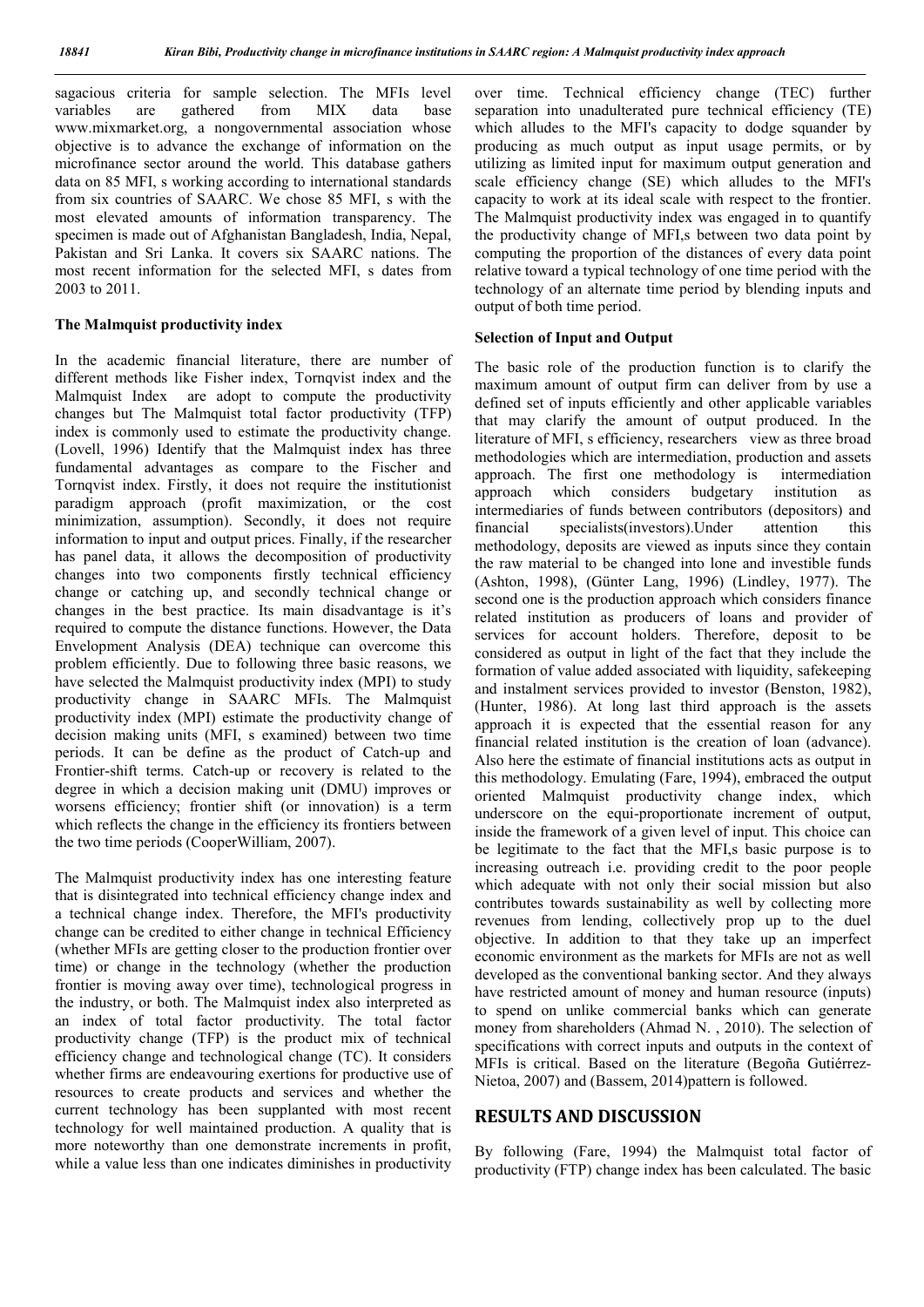rule that is followed for evaluation is if the total factor of productivity index is more than one it means micro finance institution are working efficiently But if the value of TFP is less than one that means efficiency is declining during the study period. When we are talking about the productivity its is product of technical efficiency and technological efficiency which express as  $TFP = TC \times TEC$ . Technical efficiency means that how efficiently an input are transformed into output without waste and technological efficiency change means and its is split into two component scale efficiency change (SE) and pure efficiency change (TE) expressed as  $TEC = TE \times SE$ and its tell us the overall productivity change in the microfinance industry of the SAARC countries.

furthermore, table of malmquist index summary of firm means result demonstrate that 65 out of 85 MFI,s ( around 76%) has indicated change in specialized productivity changes. interestingly, just 21 out of 85(25%) MFI,s have indicated change in innovative (technological) change and study recommended that there has been a decline in the execution of the best rehearsing micro fund organizations and overall only 45 out of 85 microfinance institutions shows positive total factor of productivity index (TFP) growth. Now If the technical efficiency change is decompose into pure technical efficiency and scale efficiency result illustrate that during study time frame, pure technical efficiency increased by 0.7% while scale It demonstrate that 65 out of 85 MFI,s (around 76%) has cated change in specialized productivity changes.<br>
restingly, just 21 out of 85(25%) MFI,s have indicated<br>
nge in innovative (technological) change and study<br>
mmended

#### Table 1. Malmquist Index Summary of Annual Means

| Years     | Technical efficiency change<br>$TEC = TE \times SE$ | Technological<br>change $(TC)$ | Pure technical efficiency<br>Change TE) | Scale efficiency<br>change (SE) | Total factor productivity change<br>$TFP = TC \times TEC$ |
|-----------|-----------------------------------------------------|--------------------------------|-----------------------------------------|---------------------------------|-----------------------------------------------------------|
| 2003-2004 | 1.046                                               | 0.962                          | 0.915                                   | 1.143                           | .006                                                      |
| 2004-2005 | 1.134                                               | 0.891                          | .194                                    | 0.950                           | 1.010                                                     |
| 2005-2006 | 1.120                                               | 0.886                          | 1.056                                   | 1.060                           | 0.992                                                     |
| 2006-2007 | 0.815                                               | 1.303                          | 0.876                                   | 0.930                           | 1.062                                                     |
| 2007-2008 | 1.103                                               | 0.900                          | 1.107                                   | 0.996                           | 0.992                                                     |
| 2008-2009 | 0.794                                               | 0.000                          | 0.861                                   | 0.922                           | 0.000                                                     |
| 2009-2010 | 1.278423                                            | 1.809                          | 195                                     | 1.069423                        | l.809                                                     |
| 2010-2011 | 1.125                                               | 0.922                          | l.111                                   | 1.013                           | 1.038                                                     |
| Mean      | 1.039                                               | 0.000                          | 1.031                                   | .008                            | 0.000                                                     |

Source: Authors' calculations



Fig.1. Total Factor of Productivity

The Table 1 and Figure 1 of Malmquist Index Summary Of Annual Means and chart of TFP shows that overall, microfinance industry has reported general productivity regress during the study period despite the fact that all the SAARC MFI, s have positive TFP development except for the year 2005-2006,2007-2008,2008– 2009. Furthermore, the result shows that the average technical efficiency annual rate is 3.9% while there is alarming indication for technological change so attention is required.

efficiency Contributed on average 0.11% increase and subsequently recommended that amid the study period the SAARC MFI, s have encountered predominantly an augmentation of pure technical efficiency improvement in management practices) instead of change in optimum size (scale efficiency change).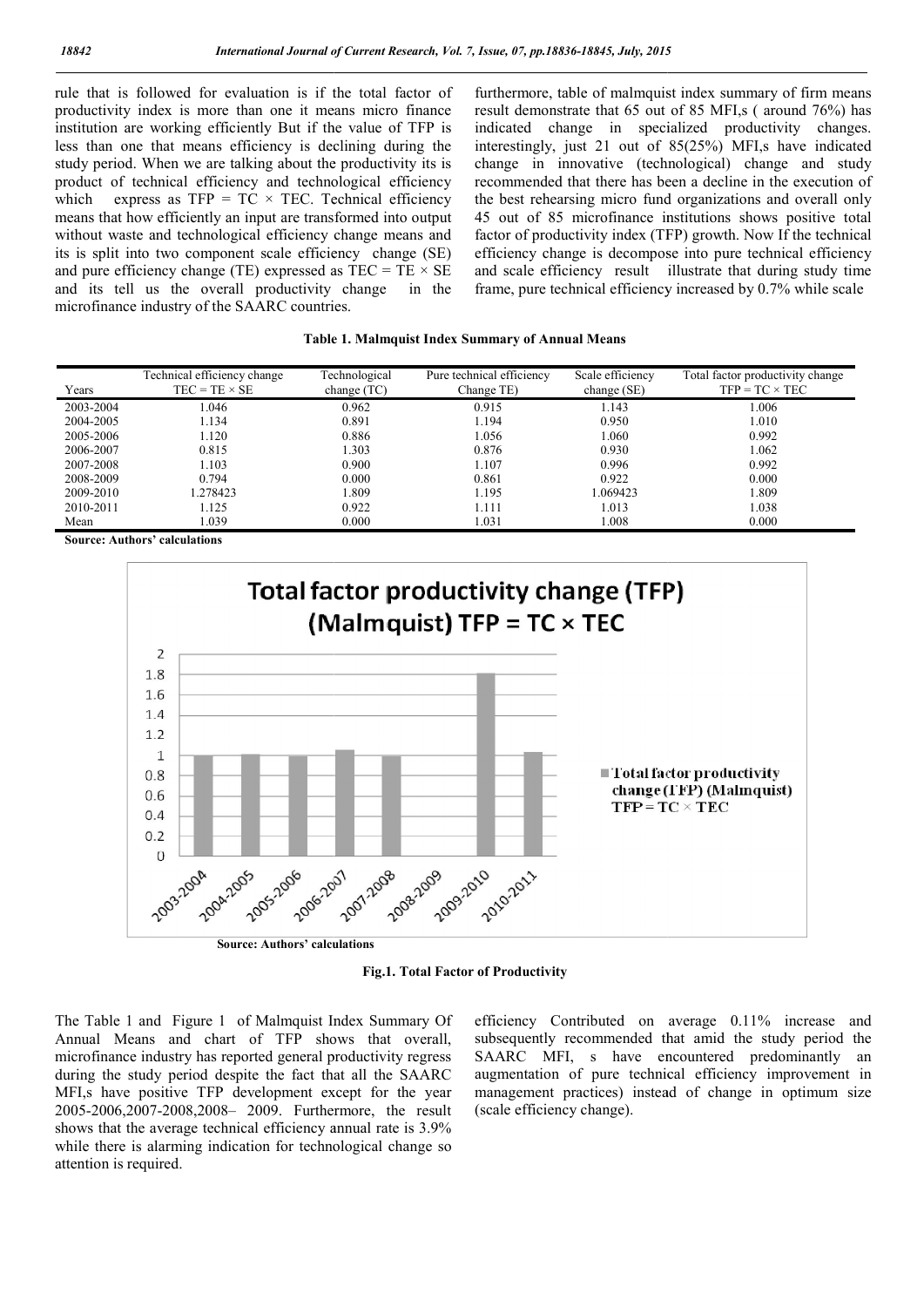| Firms            | Technical efficiency<br>change $TEC = TE \times SE$ | Technological<br>change (TC) | Pure technical Efficiency<br>Change (TE) | Scale efficiency<br>change (SE) | Total factor productivity<br>change<br>(Malmquist) TFP = $TC \times TEC$ |
|------------------|-----------------------------------------------------|------------------------------|------------------------------------------|---------------------------------|--------------------------------------------------------------------------|
| $\mathbf{1}$     | 0.986                                               | 0.908                        | 1.000                                    | 0.986                           | 0.895                                                                    |
| $\boldsymbol{2}$ | 0.866                                               | 0.971                        | 0.834                                    | 1.038                           | 0.840                                                                    |
| 3                | 1.084                                               | 0.926                        | 1.119                                    | 0.969                           | 1.004                                                                    |
| 4<br>5           | 1.019<br>1.087                                      | 0.943<br>0.929               | 1.048<br>1.096                           | 0.972<br>0.992                  | 0.961<br>1.011                                                           |
| 6                | 1.042                                               | 0.923                        | 1.045                                    | 0.996                           | 0.962                                                                    |
| $\boldsymbol{7}$ | 1.019                                               | 0.919                        | 1.007                                    | 1.011                           | 0.936                                                                    |
| 8                | 1.114                                               | 1.040                        | 1.164                                    | 0.957                           | 1.158                                                                    |
| 9                | 1.055                                               | 0.969                        | 1.054                                    | 1.001                           | 1.022                                                                    |
| 10               | 1.075                                               | 1.012                        | 0.991                                    | 1.085                           | 1.089                                                                    |
| 11<br>12         | 0.992<br>1.069                                      | 1.014<br>0.966               | 1.000<br>1.100                           | 0.992<br>0.972                  | 1.006<br>1.033                                                           |
| 13               | 1.037                                               | 0.884                        | 1.034                                    | 1.003                           | 0.917                                                                    |
| 14               | 1.059                                               | 0.926                        | 1.076                                    | 0.984                           | 0.981                                                                    |
| 15               | 0.840                                               | 0.920                        | 0.908                                    | 0.926                           | 0.773                                                                    |
| 16               | 1.083                                               | 0.943                        | 1.051                                    | 1.031                           | 1.022                                                                    |
| 17<br>18         | 1.026<br>0.945                                      | 1.004<br>0.988               | 1.008<br>0.942                           | 1.017                           | 1.030<br>0.934                                                           |
| 19               | 0.994                                               | 0.915                        | 0.925                                    | 1.003<br>1.075                  | 0.910                                                                    |
| 20               | 1.105                                               | 0.963                        | 1.172                                    | 0.943                           | 1.064                                                                    |
| 21               | 1.187                                               | 1.019                        | 1.228                                    | 0.967                           | 1.210                                                                    |
| 22               | 1.016                                               | 1.015                        | 1.000                                    | 1.016                           | 1.032                                                                    |
| 23               | 1.049                                               | 0.989                        | 0.999                                    | 1.050                           | 1.038                                                                    |
| 24<br>25         | 1.076<br>0.927                                      | 0.996<br>0.968               | 1.146<br>0.919                           | 0.938<br>1.009                  | 1.072<br>0.897                                                           |
| 26               | 1.041                                               | 0.989                        | 0.991                                    | 1.051                           | 1.030                                                                    |
| 27               | 0.986                                               | 1.022                        | 0.954                                    | 1.033                           | 1.007                                                                    |
| 28               | 1.055                                               | 0.901                        | 1.060                                    | 0.996                           | 0.951                                                                    |
| 29               | 0.993                                               | 0.965                        | 0.906                                    | 1.029                           | 0.900                                                                    |
| 30               | 0.982                                               | 0.965                        | 0.967                                    | 1.015                           | 0.947                                                                    |
| 31<br>32         | 1.022<br>0.991                                      | 0.941<br>0.945               | 1.012<br>0.984                           | 1.010<br>1.007                  | 0.962<br>0.936                                                           |
| 33               | 1.114                                               | 1.035                        | 1.060                                    | 1.051                           | 1.153                                                                    |
| 34               | 0.975                                               | 0.999                        | 0.961                                    | 1.014                           | 0.974                                                                    |
| 35               | 0.978                                               | 0.965                        | 0.979                                    | 1.000                           | 0.944                                                                    |
| 36               | 1.078                                               | 0.959                        | 1.092                                    | 0.987                           | 1.034                                                                    |
| 37               | 1.000                                               | 0.964                        | 1.000                                    | 1.000                           | 0.964                                                                    |
| 38<br>39         | 1.034<br>1.075                                      | 0.963<br>1.001               | 1.103<br>1.111                           | 0.938<br>0.968                  | 0.996<br>1.077                                                           |
| 40               | 1.159                                               | 1.025                        | 1.110                                    | 1.044                           | 1.188                                                                    |
| 41               | 1.041                                               | 0.949                        | 1.000                                    | 1.041                           | 0.989                                                                    |
| 42               | 1.128                                               | 1.008                        | 1.215                                    | 0.928                           | 1.137                                                                    |
| 43               | 1.033                                               | 0.987                        | 1.029                                    | 1.003                           | 1.020                                                                    |
| 44               | 0.973                                               | 0.991                        | 1.001                                    | 0.972                           | 0.964                                                                    |
| 45<br>46         | 1.008<br>1.046                                      | 0.910<br>0.967               | 1.004<br>1.026                           | 1.005<br>1.020                  | 0.917<br>1.012                                                           |
| 47               | 1.077                                               | 1.027                        | 1.111                                    | 0.969                           | 1.105                                                                    |
| 48               | 1.105                                               | 0.970                        | 1.121                                    | 0.986                           | 1.072                                                                    |
| 49               | 1.000                                               | 0.915                        | 1.000                                    | 1.000                           | 0.915                                                                    |
| 50               | 1.012                                               | 0.999                        | 0.995                                    | 1.016                           | 1.010                                                                    |
| 51<br>52         | 1.109<br>0.987                                      | 0.949<br>0.954               | 1.000<br>0.983                           | 1.109<br>1.005                  | 1.053<br>0.942                                                           |
| 53               | 1.103                                               | 0.980                        | 1.122                                    | 0.983                           | 1.080                                                                    |
| 54               | 1.110                                               | 1.017                        | 1.112                                    | 0.998                           | 1.129                                                                    |
| 55               | 1.010                                               | 0.911                        | 1.014                                    | 0.997                           | 0.920                                                                    |
| 56               | 1.046                                               | 0.991                        | 1.040                                    | 1.005                           | 1.036                                                                    |
| 57<br>58         | 1.043<br>0.998                                      | 0.995<br>0.923               | 1.069<br>0.968                           | 0.976<br>1.031                  | 1.037<br>0.921                                                           |
| 59               | 1.003                                               | 1.017                        | 0.978                                    | 1.026                           | 1.019                                                                    |
| 60               | 1.042                                               | 0.969                        | 1.000                                    | 1.042                           | 1.009                                                                    |
| 61               | 1.028                                               | NaN                          | 1.050                                    | 0.979                           | NaN                                                                      |
| 62               | 1.091                                               | 0.964                        | 1.018                                    | 1.072                           | 1.053                                                                    |
| 63               | 1.023                                               | 0.935                        | 1.014                                    | 1.008<br>0.980                  | 0.956                                                                    |
| 64<br>65         | 1.043<br>1.046                                      | 1.008<br>0.978               | 1.064<br>1.070                           | 0.978                           | 1.051<br>1.023                                                           |
| 66               | 1.020                                               | 1.013                        | 1.000                                    | 1.020                           | 1.033                                                                    |
| 67               | 1.433                                               | 1.036                        | 1.419                                    | 1.010                           | 1.485                                                                    |
| 68               | 1.013                                               | 0.974                        | 1.000                                    | 1.012                           | 0.986                                                                    |
| 69               | 1.147                                               | 1.011                        | 1.156                                    | 0.992                           | 1.160                                                                    |
| 70<br>71         | 0.987<br>1.026                                      | 0.949<br>1.003               | 1.038<br>0.997                           | 0.951<br>1.029                  | 0.937<br>1.029                                                           |
| 72               | 1.030                                               | 0.956                        | 1.027                                    | 1.003                           | 0.984                                                                    |
| 73               | 1.105                                               | 0.965                        | 1.073                                    | 1.030                           | 1.066                                                                    |
| 74               | 0.952                                               | 0.962                        | 0.939                                    | 1.014                           | 0.916                                                                    |
| 75               | 1.089                                               | 0.976                        | 0.971                                    | 1.121                           | 1.062                                                                    |
| 76               | 0.962                                               | 0.940<br>0.974               | 0.960                                    | 1.002                           | 0.904                                                                    |
| 77<br>78         | 1.003<br>0.991                                      | 0.900                        | 0.974<br>0.964                           | 1.030<br>1.027                  | 0.977<br>0.891                                                           |
| 79               | 1.151                                               | 0.947                        | 1.100                                    | 1.046                           | 1.090                                                                    |
| 80               | 1.067                                               | 1.001                        | 1.039                                    | 1.026                           | 1.067                                                                    |
| 81               | 1.044                                               | 0.953                        | 1.038                                    | 1.005                           | 0.995                                                                    |
| 82               | 1.018                                               | 0.952                        | 0.893                                    | 1.140                           | 0.969                                                                    |
| 83<br>84         | 1.098<br>1.022                                      | 0.988<br>1.013               | 1.080<br>0.982                           | 1.017                           | 1.085<br>1.035                                                           |
| 85               | 1.044                                               | 0.947                        | 1.032                                    | 1.041<br>1.012                  | 0.989                                                                    |
| Mean             | 1.039                                               | NaN                          | 1.031                                    | 1.008                           | NaN                                                                      |
|                  | 65/85                                               | 21/85                        | 59/85                                    | 55/85                           | 45/85                                                                    |

# Table 2. Malmquist Index Summary of Firm Means

Source: Authors' calculations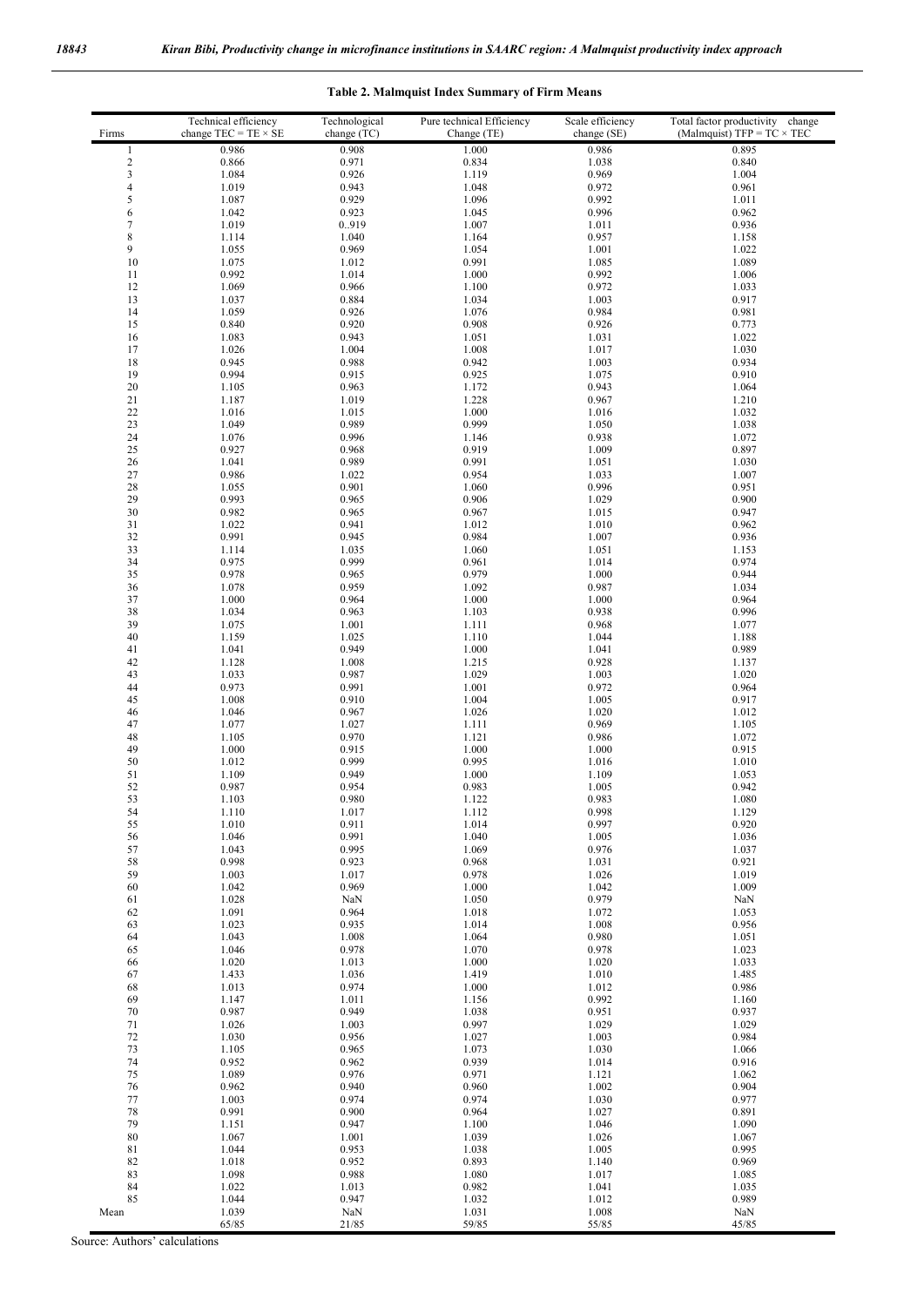#### Conclusion

The present study was conducted to examine productivity change in south Asian MFIs over the period of 2003–2011 using the Malmquist productivity index and a balanced panel dataset of 198 observations from 85MFIs. The selection of inputs and outputs is selected according to the dual objectives of MFIs: achieving self-sufficiency by covering its costs and reaching many poor clients (outreach). Therefore, we specify number of employees, and operating expenses as inputs and gross loan portfolio and as number of loans outstanding. The exact discoveries of the study demonstrate that the microfinance business has reported general productivity regress in the study period despite the fact that all the SAARC MFI,s have positive TFP development except for the year 2005- 2006,2007-2008,2008– 2009.

Furthermore, our study indicates that the main wellspring of total factor of productivity TFP development for the MFI,s was ascribed to the technical efficiency change (3.9 percent increment) as the result demonstrate that 65 out of 85 MFI,s (around 76%) has indicated change in specialized productivity changes. Interestingly, just 21 out of 85(25%) MFI, s has indicated change in innovative (technological) change and study recommended that there has been a Decline in the execution of the best rehearsing micro fund organizations. furthermore the result demonstrated that pure technical efficiency by 3.1 percent while scale effectiveness helped generally 0.8 percent expansion and subsequently recommended that amid the study period the SAARC MFI,s have encountered mostly an augmentation of unadulterated specialized productivity (change in administration hones) instead of a change in ideal size (scale productivity change). For the most part, a paramount ramification for the SAARC micro money industry is that they have to seek after a mechanical advancement to meet the double bottom line objective of reaching many poor people and budgetary maintainable quality.

Our discovery lends solid backing to past studies directed by(Geeta Krishnasamy, 2004), (Sufian, 2007), (Bassem, 2014), (Hidenobu Okudaa, 2014), (Musa A. Olasupo, 2014) and (Bereket Zerai Gebremichael, 2012) purposing that Generally, a vital implication for the SAARC micro finance industry is that they have to increase technological progress to meet the dual objectives of reaching many poor people which is welfarist side and financial sustainability which is survival of any MFI,s.

### ABBREVIATIONS

TEC- Technical Efficiency Change TC-Technological Change TE-Pure Technical Efficiency Change SE-Scale Efficiency Change MPI- Malmquist Productivity Index SARRC-South Asian Association for Regional Cooperation AE- Allocative Efficiency CRS- Constant Returns To Scale DEA- Data Envelopment Analysis DRS- Decreasing Returns to Scale

EE- Economic Efficiency IRS- Increasing Returns to Scale MFI -Microfinance Institution NGO- Non-Governmental Organisation

SFA- Stochastic Frontier Analysis

TFP-Total Factor of Productivity Index

UNDP- United Nations Development Program

VRS- Variable Returns To Scale

DFI -Development Financial Institutions

NBFI-Non-Bank Financial Institutions

#### **REFERENCES**

- Ahmad, A. Q. 2006. Efficiency and Sustainability of Micro Finance. Pakistan Institute of Development Economics (PIDE), 1-37.
- Ahmad, N. 2010. Efficiency and productivity of microfinance: incorporating the role of subsidies. Retrieved from https://dipot.ulb.ac.be/dspace/bitstream/2013/56753/1/RePE c\_sol\_wpaper\_10-009.pdf.

Ahmad, T. M. 2010. Munich Personal RePEc Archive, 1-21.

- Ahmad, T. M. 2010. Technical Efficiency of Microfinance Institutions in India- A Stochastic Frontier Approach. 1-21.
- Anne-Lucie Lafourcade, J. I. 2005. Overview of the Outreach and Financial Performance of Microfinance Institutions in Africa. 1-22.
- Anne-Lucie Lafourcade, J. I. 2005. Overview of the Outreach and Financial Performance of Microfinance Institutions in Africa. 1-20.
- Annim, S. K. 2010. Microfinance efficiency trade-offs and complementarities. 1-32.
- Ashton, J. 1998. Technical change in the UK retail banking sector: 1984-1995. Applied Economics Letters, 5, 737-740.
- Balkenhol, 2007. Microfinance and public policy. Outreach, performance and efficiency. Palgrave Edition.
- Bassem, B. S. 2008. Efficiency of Microfinance Institutions in the Mediterranean: An Application of DEA. 343-352.
- Bassem, B. S. 2014. Total factor productivity change of MENA microfinance institutions A Malmquist productivity index approach. ScienceDirect Economic Modelling, 1-8.
- Baumann, T. 2005. Pro poor microcredit in South Africa: cost efficiency and productivity, 95-118.
- Begoña Gutiérrez-Nietoa, C.S.C. 2007. Microfinance institutions and efficiency. Elsevier, 131-142.
- Benston, G. H. 1982. Scale economies in banking: a restructuring and reassessment. *J. Money Credit Bank*, 4, 435-456.
- Bereket Zerai Gebremichael, D. L. 2012. Total factor productivity change of ethiopian Microfinance Institutions (MFIs): A Malmquist Productivity Index Approach. European Journal of Business and Management, 105-114.
- CooperWilliam, W. S. 2007. Data Envelopment Analysis A Comprehensive Text with Models, Applications, References and DEA-Solver Software.Springer, New York.
- Eric FosuotengAbayie, K. A. 2011. The Measurement and Determinants of Economic Efficiency of Microfinance Institutions in Ghana: A Stochastic Frontier Approach. African Review of Economics and Finance, 2, 149-166.
- Fare, R. G. 1994. Productivity growth, technical progress, and efficiency change in industrialized countries. *American Economic Review*, 66-83.